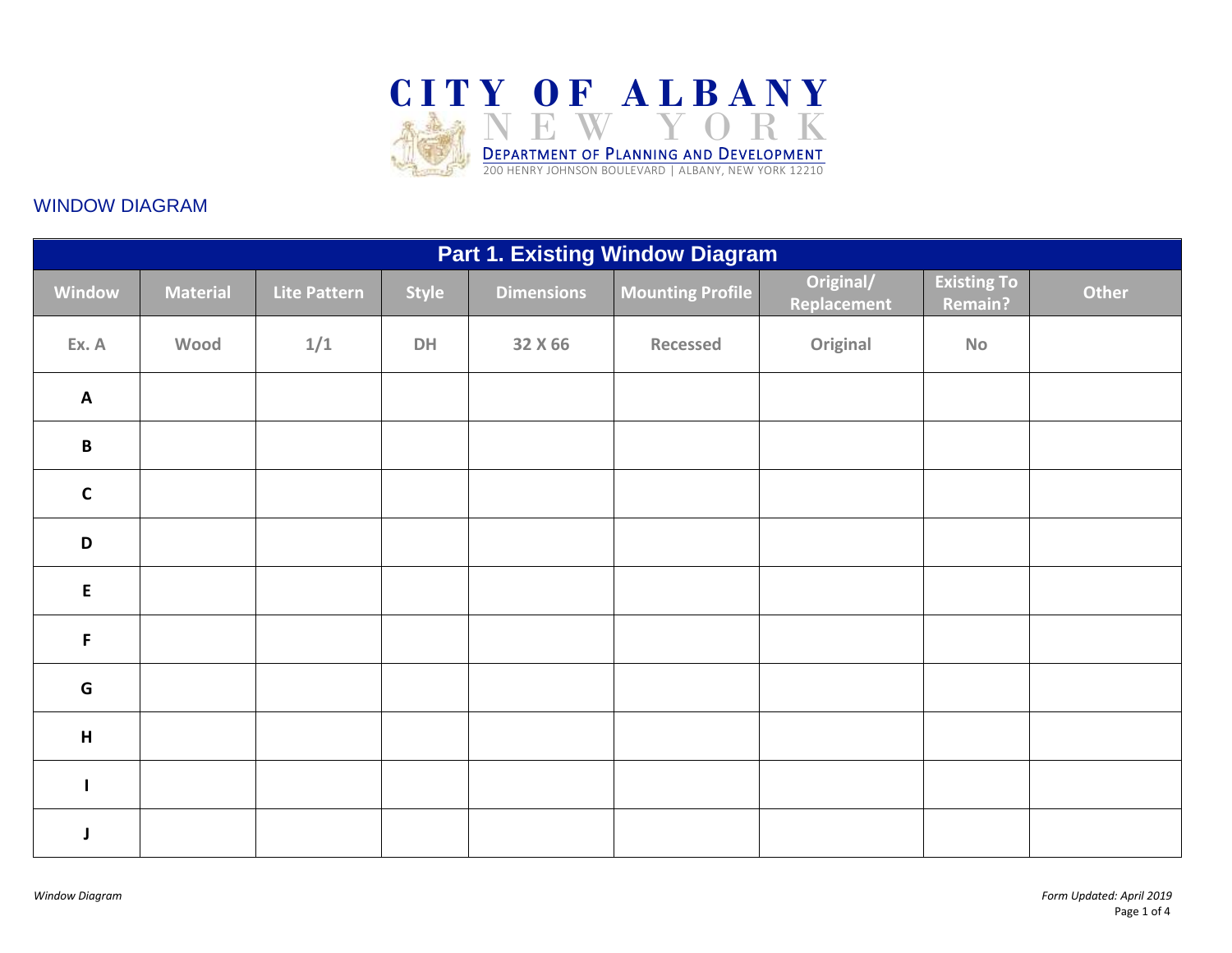

| <b>Part 2. Damage to Existing Windows</b> |                         |                      |                                                          |                                 |              |                                 |                                            |
|-------------------------------------------|-------------------------|----------------------|----------------------------------------------------------|---------------------------------|--------------|---------------------------------|--------------------------------------------|
| Window                                    | <b>Broken</b><br>Glass? | <b>Painted Shut?</b> | <b>Inoperable/ Cut</b><br>Sash Cords/<br><b>Weights?</b> | <b>Rotten Rails/</b><br>Stiles? | Rotten Sill? | Rotten/<br><b>Broken Frame?</b> | <b>Other Damage/</b><br><b>Description</b> |
| Ex. A                                     | Yes                     | Yes                  | Yes                                                      | <b>No</b>                       | Yes          | <b>No</b>                       | <b>Missing Parts</b>                       |
| $\boldsymbol{\mathsf{A}}$                 |                         |                      |                                                          |                                 |              |                                 |                                            |
| B                                         |                         |                      |                                                          |                                 |              |                                 |                                            |
| $\mathbf C$                               |                         |                      |                                                          |                                 |              |                                 |                                            |
| D                                         |                         |                      |                                                          |                                 |              |                                 |                                            |
| ${\sf E}$                                 |                         |                      |                                                          |                                 |              |                                 |                                            |
| F                                         |                         |                      |                                                          |                                 |              |                                 |                                            |
| G                                         |                         |                      |                                                          |                                 |              |                                 |                                            |
| H                                         |                         |                      |                                                          |                                 |              |                                 |                                            |
| $\mathbf{I}$                              |                         |                      |                                                          |                                 |              |                                 |                                            |
| J                                         |                         |                      |                                                          |                                 |              |                                 |                                            |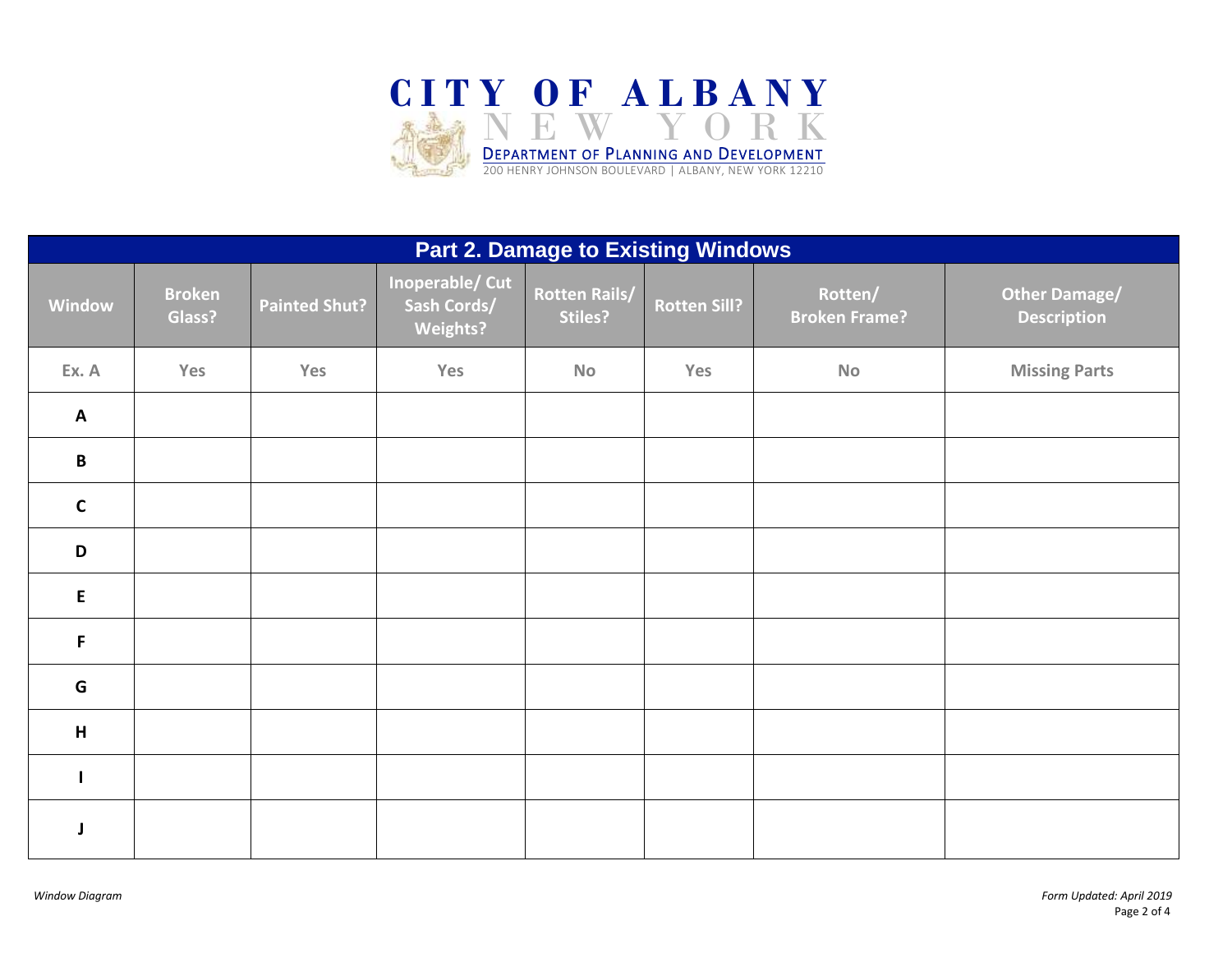

| Part 3. Proposed Window Diagram |                 |              |              |                   |                         |                                      |                                      |       |
|---------------------------------|-----------------|--------------|--------------|-------------------|-------------------------|--------------------------------------|--------------------------------------|-------|
| Window                          | <b>Material</b> | Lite Pattern | <b>Style</b> | <b>Dimensions</b> | <b>Mounting Profile</b> | <b>Brand or</b><br><b>Equivalent</b> | <b>Existing To</b><br><b>Remain?</b> | Other |
| Ex. A                           | Wood            | 1/1          | DH           | 32 X 66           | <b>Recessed</b>         | <b>Window Company</b>                | <b>No</b>                            |       |
| $\mathbf{A}$                    |                 |              |              |                   |                         |                                      |                                      |       |
| $\, {\bf B}$                    |                 |              |              |                   |                         |                                      |                                      |       |
| $\mathbf c$                     |                 |              |              |                   |                         |                                      |                                      |       |
| $\mathbf D$                     |                 |              |              |                   |                         |                                      |                                      |       |
| ${\sf E}$                       |                 |              |              |                   |                         |                                      |                                      |       |
| F                               |                 |              |              |                   |                         |                                      |                                      |       |
| G                               |                 |              |              |                   |                         |                                      |                                      |       |
| $\boldsymbol{\mathsf{H}}$       |                 |              |              |                   |                         |                                      |                                      |       |
| $\mathbf{I}$                    |                 |              |              |                   |                         |                                      |                                      |       |
|                                 |                 |              |              |                   |                         |                                      |                                      |       |